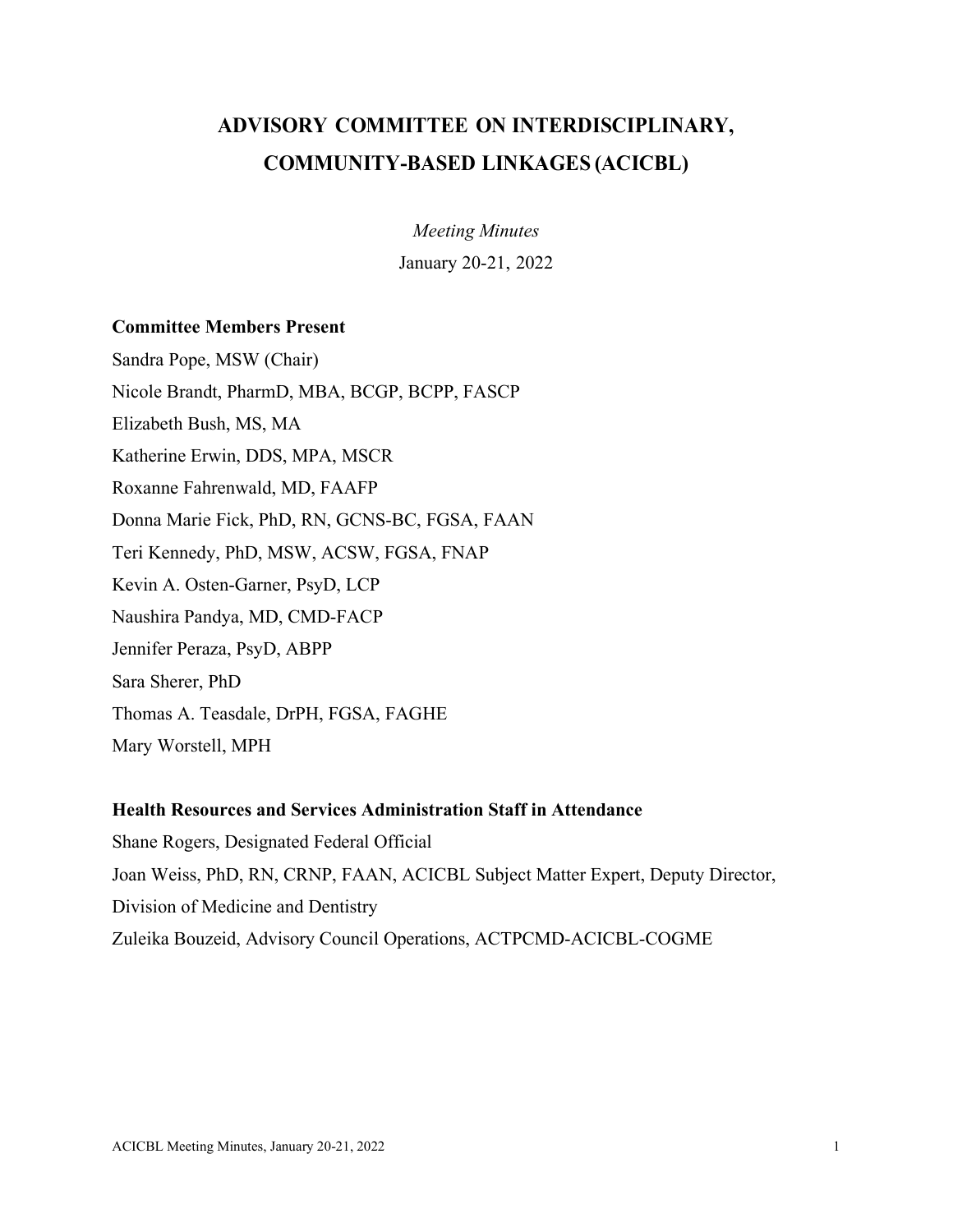#### **Welcome Remarks**

### *Shane Rogers, Designated Federal Official (DFO), ACICBL*

The Advisory Committee on Interdisciplinary, Community-Based Linkages (ACICBL) convened its meeting at 10:00 a.m. on January 20, 2022. The Health Resources and Services Administration (HRSA) facilitated the meeting through a virtual platform. Shane Rogers, the Designated Federal Officer, welcomed Committee members, presenters, and members of the public.

Ms. Zuleika Bouzeid provided instructions for participating in the virtual meeting. Mr. Shane Rogers thanked HRSA staff for carrying out the logistical work for the meeting. He explained that the Committee's purpose is to provide advice and recommendations to the Secretary of Health and Human Services and Congress about policy and program development pertaining to programs authorized by the Public Health Service Act, Title VII, Part D. Dr. Joan Weiss also welcomed participants. Mr. Rogers then turned the meeting over to Ms. Pope.

#### **Agenda Review / Introductions**

#### *Sandra Y. Pope, MSW, Chair, ACICBL*

Ms. Sandra Pope welcomed participants and reviewed the agenda. She took roll call and then introduced the HRSA Administrator, Ms. Carole Johnson.

#### **HRSA Welcome**

#### *Carole Johnson, Administrator, HRSA*

Ms. Johnson said she was honored to be the agency's new administrator. She previously worked for HRSA in workforce-related issues. She also worked on the Domestic Policy Council at the White House and was the state Human Services Commissioner in New Jersey. In that position,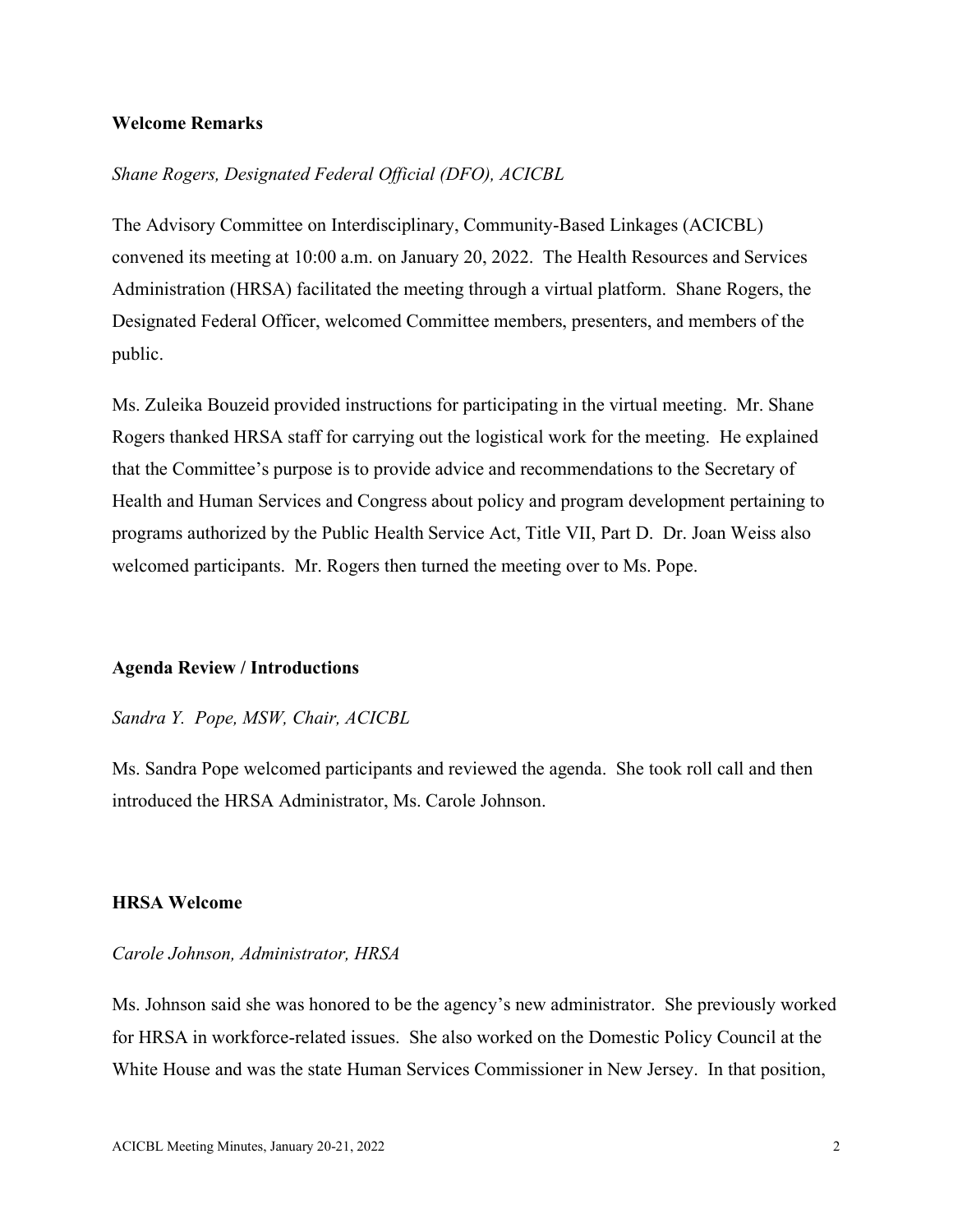she directed the state's Medicaid program, aging programs, mental health and substance abuse disorder treatment programs, as well as food assistance and disability services.

The pandemic created various challenges for both community health workers and leaders across the country and placed a spotlight on the critical health care workforce needs. Stakeholders are working together to leverage existing programs in this area as well as new programs and opportunities being discussed by the president and Congress.

At HRSA, nearly 90 percent of its budget is awarded through grants to nearly 3,000 awardees, which together reach millions of Americans through a variety of resources and programs. More than \$6 billion has been allocated to community health centers as part of the COVID response, which provides some leverage opportunities, and the ability to think creatively about the workforce, community linkages, and building a holistic system.

Ms. Johnson added that the Committee's work has helped to inform the agency in certain specialized areas and also roll out the department's workforce and strategic plan. The Committee has also helped HRSA to assess how the agency addresses equity, distribution, and diversity with respect to provider recruitment and faculty development. She thanked the Committee for its past work and said she was confident the Committee's combined expertise will help support HRSA in addressing complex, challenging health care issues in the future.

#### **Presentation: BHW Updates**

#### *Luis Padilla, MD, Associate Administrator for Health Workforce, HRSA*

Dr. Luis Padilla provided an overview of the Bureau of Health Workforce (BHW), its funding, programs, and the road ahead. For FY22, government-wide priorities will continue to include a response to COVID-19 and health equity. For BHW, priorities will include behavioral health and community health.

The American Rescue Plan Act has added \$1.55 billion in supplemental funding to HRSA. A total of \$104 million of this allocation has been dedicated to develop programs to address workforce resiliency. More specifically, HRSA is funding three new opportunities in this area: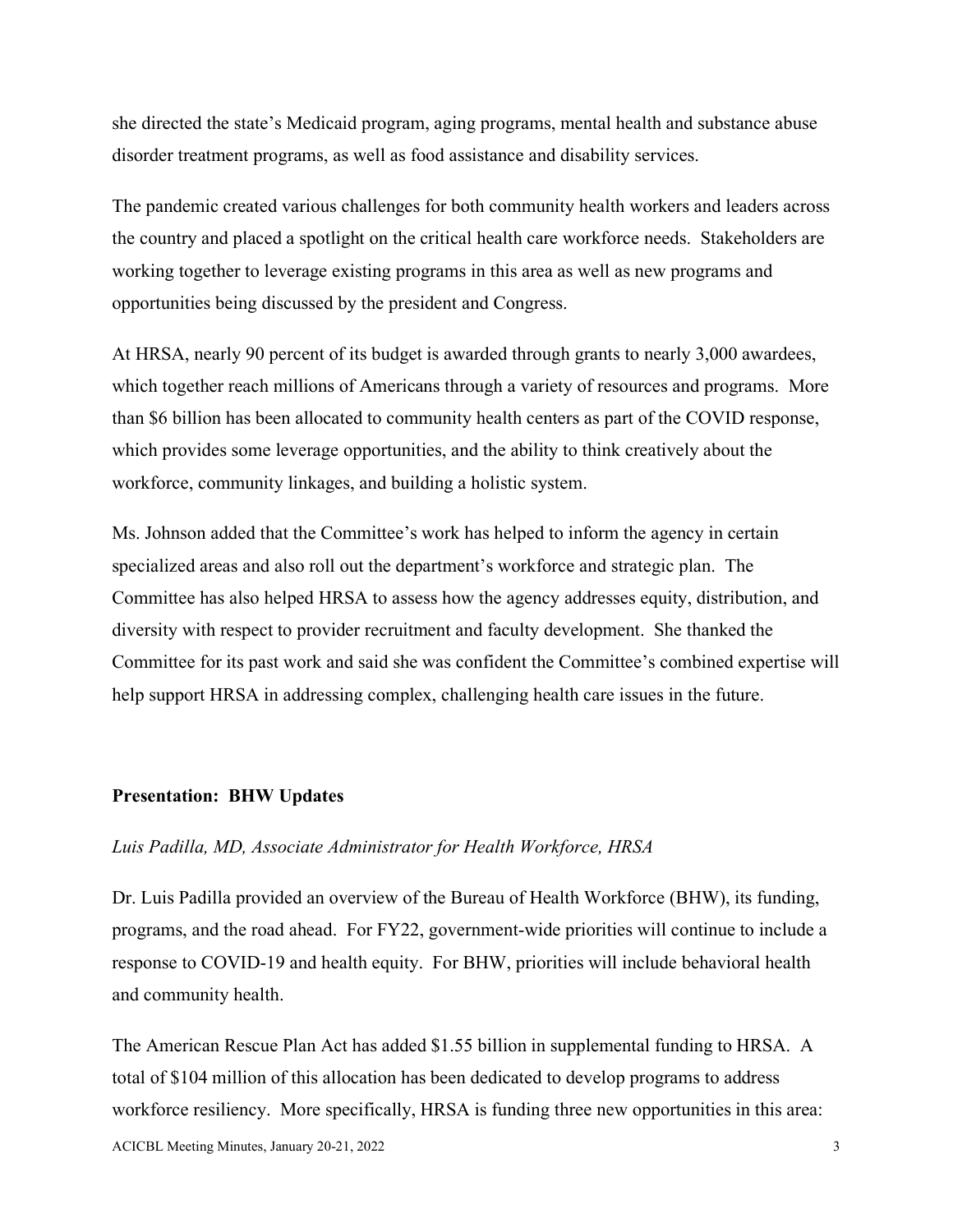1) Promoting Resilience and Mental Health among Health Professional Workforce, 2) the Health and Public Safety Workforce Resiliency Training Program, and 3) the Health and Public Safety Workforce Resiliency Technical Assistance Center. Awards for these opportunities will help impact an organization's culture as well as provide evidence-informed planning and training in health profession activities in order to reduce burnout, suicide, and promote resiliency among the workforce.

In addition, the Act has allowed for the allocation of \$100 million to HRSA's State Loan Repayment Program and \$330 million to the Teaching Health Center Graduate Medical Education (THCGME) program. Some of the funding for the teaching health centers will support the development of new accredited primary care residency programs across the nation. BHW has also developed programs to expand access to care, training initiatives, and other programs. Loan repayment programs served 22,760 qualified clinicians working in areas of the U.S. with limited access to care. Thirty-four percent of these clinicians practice in rural communities and 53 percent practice in HRSA-funded health centers.

The Readiness to Train Assessment Tool was developed last year to assess where community health centers are in their training trajectory. The tool examines barriers in eight domains related to increasing capacity to education and training. Thus far, HRSA has received 8,239 responses, which is equivalent to a 73 percent response rate. This is a significant response, especially during the pandemic. Results will help to develop the appropriate workforce action plans. The road ahead for the agency includes advancing health equity and provider diversity, adding flexibility to training requirements, expanding care teams, and encouraging careers in public health.

#### *Discussion*

Ms. Pope said that the matching funds requirement for the Area Health Education Centers (AHEC) program causes hardship for some organizations. She asked if there was a way to address this. Dr. Padilla said it would require changing the legislation and added that the ACICBL could certainly make a recommendation stating that cost-sharing is a challenge to some programs.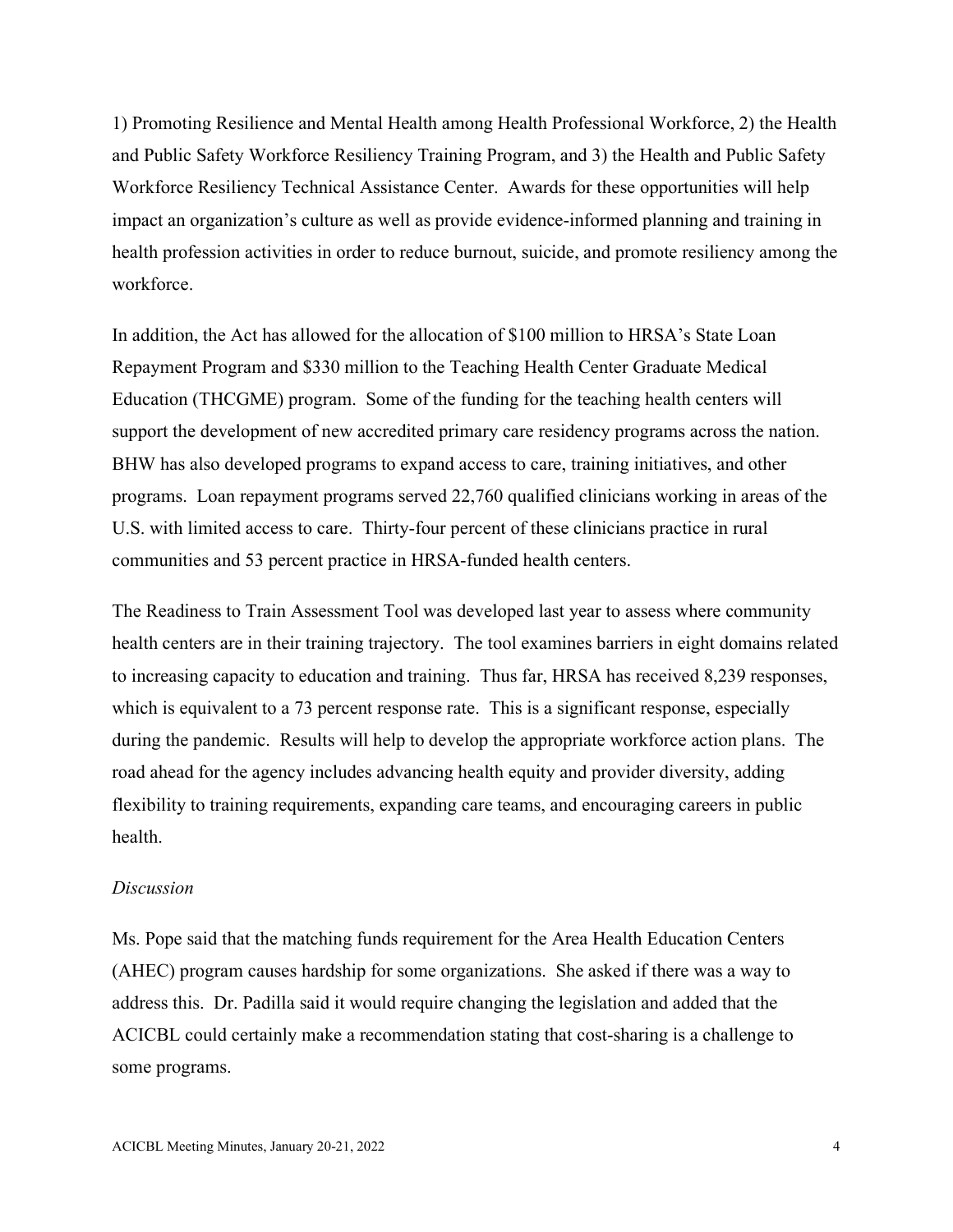Dr. Teri Kennedy asked about the comment Dr. Padilla made regarding flexibility in training requirements. Dr. Padilla said that during the pandemic, many awardees in the training space slowed down or halted their activities altogether. However, what was learned is that one cannot depend completely on face-to-face trainings and telehealth was useful to train the health workforce.

Dr. Roxanne Fahrenwald said she hoped that in the future BHW would not only work to expand the workforce but also invite back a number of people (in the tens of thousands) who have left the workforce because of burnout or other reasons. She said she would like to see some outreach to try to encourage people to return to the field. Dr. Padilla said the workforce challenge has to be addressed at various points, including supporting those who are currently in the field. It is also important to shore up the resiliency piece, otherwise there will be a widening gap, but various strategies are needed.

## **NOFO Updates: Health and Public Safety Workforce Resiliency Training Program and Health and Public Safety Workforce Resiliency Technical Assistance Center**

## *Alexandra Shebelski, MPA, Deputy Director, Division of Nursing and Public Health, Bureau of Health Workforce, HRSA*

Ms. Alexandra Shebelski provided an overview of the programs under HRSA's Division of Nursing and Public Health. The division has an annual budget of \$225 million and provides administration/oversight of nursing, behavioral health, and public health workforce programs. The Division leads the Bureau's opioid activities/investments and manages the National Advisory Council on Nurse Education and Practice (NACNEP), with the director of the division serving as the NACNEP Chair.

The Division also provides awards to academic institutions, clinical facilities, and community partners through various funding mechanisms. The Division currently supports six programs under its behavioral and public health branch: 1) Graduate Psychology Education (GPE) program, 2) Behavioral Health Workforce Education and Training (BWHET) program, 3) Regional Public Health Training Centers (RPHTC), 4) Behavioral Health Workforce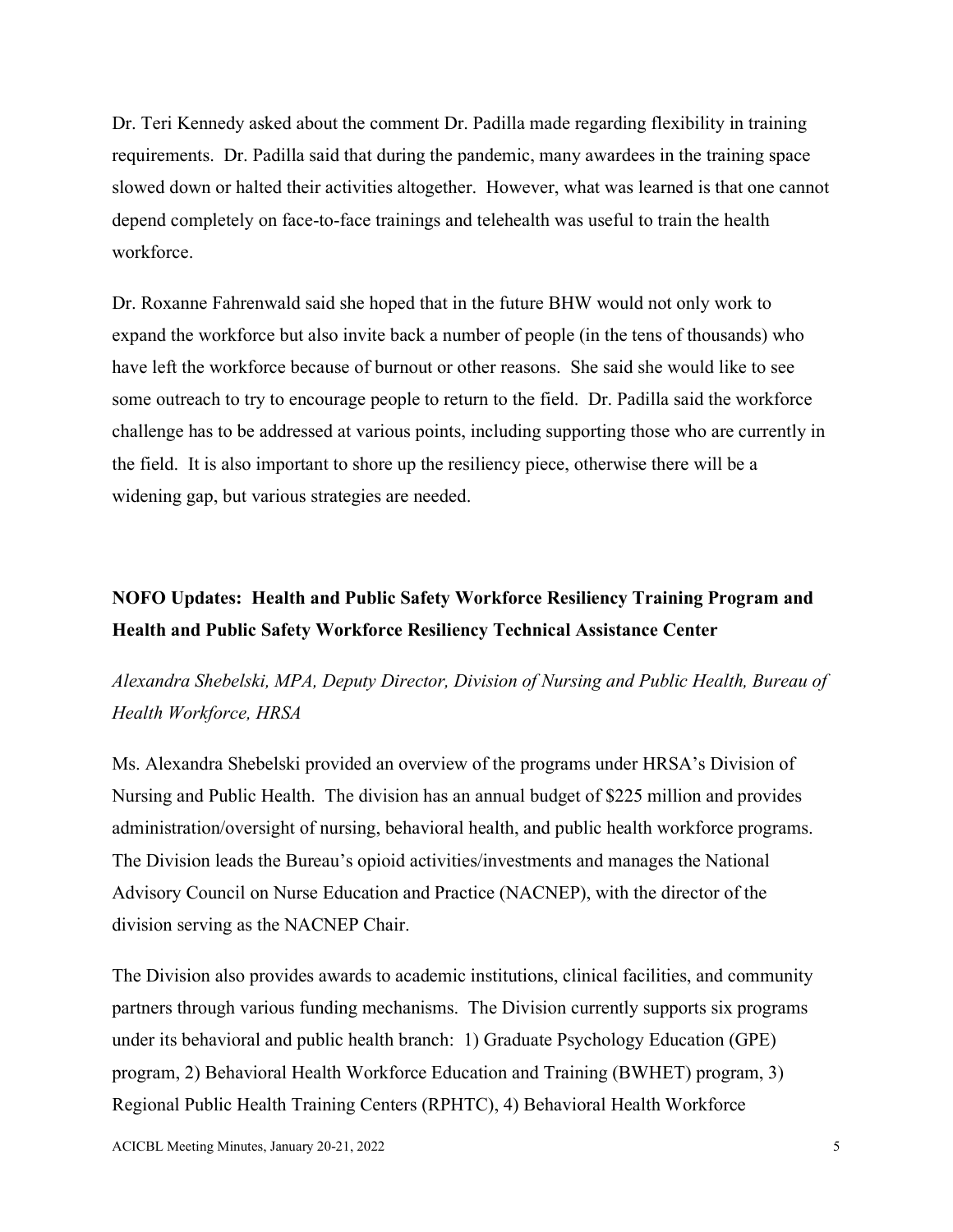Development Technical Assistance and Evaluation center (BHWD-TAE), 5) Health and Public Safety Workforce Resiliency Training Program (HPSWRTP), and 6) Health and Public Safety Workforce Resiliency Technical Assistance Center (HPSWR TAC).

The GPE focuses on preparing doctoral level students to provide behavioral health care while BWHET develops and expands training opportunities to improve the supply and distribution of the behavioral health workforce for professionals and paraprofessionals. RPHTC strengthens the technical, scientific, and leadership competencies of public health workforce and BHWD-TAE aims to build an educational interconnected health infrastructure to improve behavioral health teaching and develop research tools.

The HPSWRTP and HPSWR TAC are two new investments that focus on resiliency. HPSWRTP focuses on reducing and addressing burnout, suicide, mental health conditions and substance use, and also promotes resiliency among certain health care students and professionals. HPSWR TAC will provide tailored training and technical assistance to HPSWRTP recipients and the Promoting Resiliency and Mental Health among Health Professional Workforce programs. The HPSWRTP and HPSWR TAC have a project period of January 1, 2022 to December 31, 2024.

## **Presentation: Advisory Committee on Training in Primary Care Medicine and Dentistry (ACTPCMD) – 2022 Plans**

#### *Sandra M. Snyder, DO, Chair, ACTPCMD*

Dr. Sandra Snyder provided an overview of the ACTPCMD, including its structure as well as a discussion on past and future reports. Authorized in 1998, the Committee consists of 17 members and provides advice to the Secretary and Congress on policy, program development, and other matters of significance concerning medicine and dentistry activities authorized under Title VII, sections 747 and 748, of the Public Health Service Act.

The Committee's work covers the following areas: primary care; behavioral care; physician assistants; residency training; rural training; pre- and post-doctoral training; general, pediatric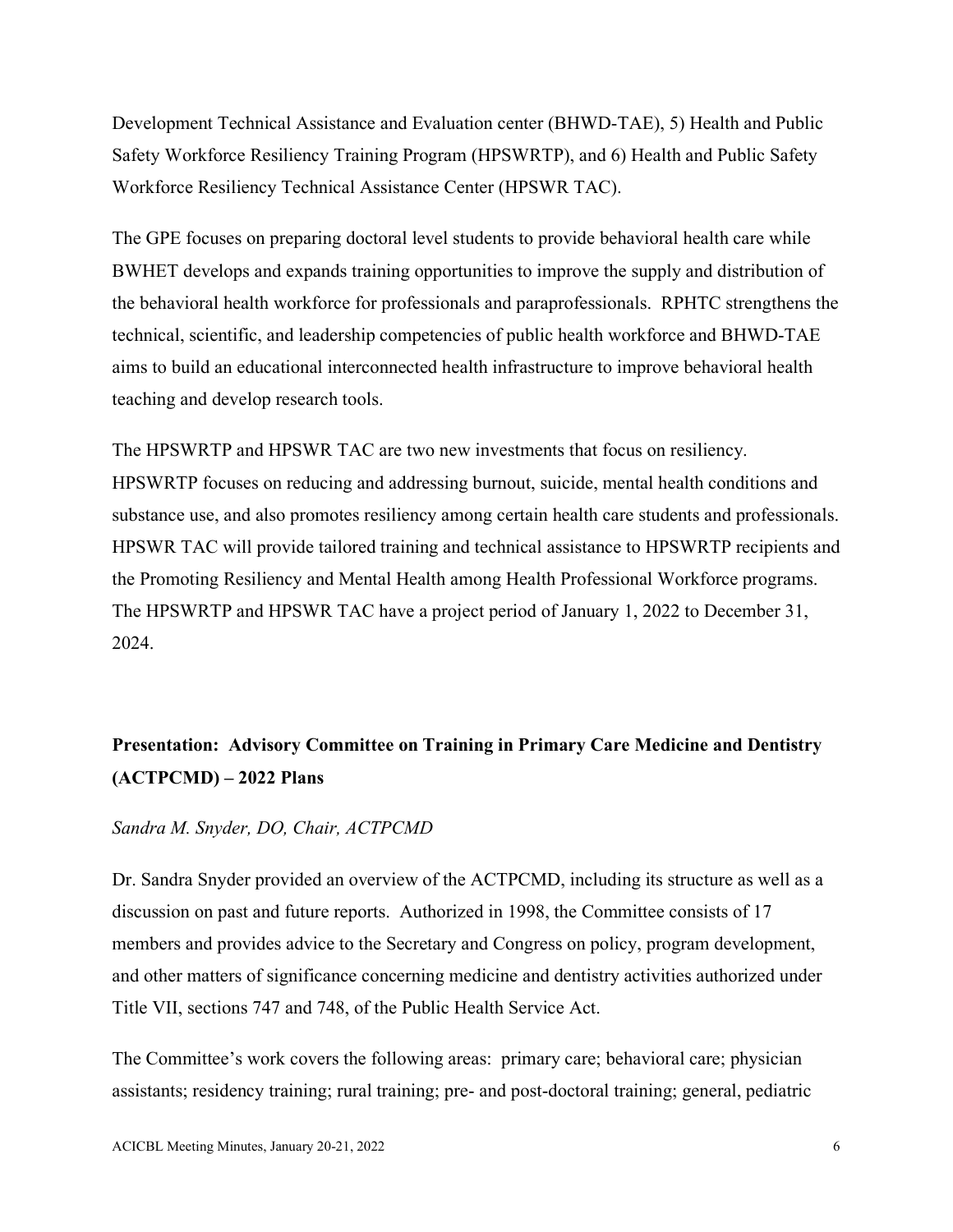and public health dentistry; the dental faculty loan repayment program; and other programs. The Committee has just concluded its  $18<sup>th</sup>$  report which focuses on improving access to care in underserved rural communities. The Committee is planning to develop two reports for 2022. The upcoming  $19<sup>th</sup>$  Report topics are still under consideration, while the planned  $20<sup>th</sup>$  Report will focus on dental therapy.

The CARES Act was signed into law in March 2021 and charges the Department of Health and Human Services (HHS) to develop a comprehensive, coordinated plan with respect to health care workforce development programming. In November 2020, the Committee submitted a letter with recommendations to the Secretary, HHS, on the CARES Act. The Committee's recommendations covered the following areas: increasing clinician supply; promoting equitable distribution of clinicians; improving provider quality; and data and surveillance.

#### *Discussion*

Dr. Fick said that a focus on developmental disabilities is important, as the pandemic has highlighted various issues around special health care needs. She asked Dr. Snyder what training needs had been found in that area. Dr. Snyder replied that the pediatric realm has a lot of resources, but once children age into adulthood there is a lack of resources and training to care for adults with intellectual and developmental disabilities.

Dr. Kennedy said her very first career pathway was to be a dental hygienist. She suggested that there may be some synergy between the two committees that could be considered in the future. She added that disease often starts in the mouth and asked Dr. Snyder if this is a topic they may consider down the road. Dr. Snyder said the ACTPCMD's 18<sup>th</sup> report focused on the integration of primary care, oral health, and behavioral health. She agreed it could be an important topic to focus on.

Dr. Erwin said that, as a dentist, she was happy about the ACTPCMD putting a larger focus on dentistry. At Morehouse School of Medicine they have incorporated oral care training for second-year medical students, because underserved populations do not always have dental benefits and may not have an opportunity to see a dentist. Many times it is the physician that spots oral cancer or other oral issues.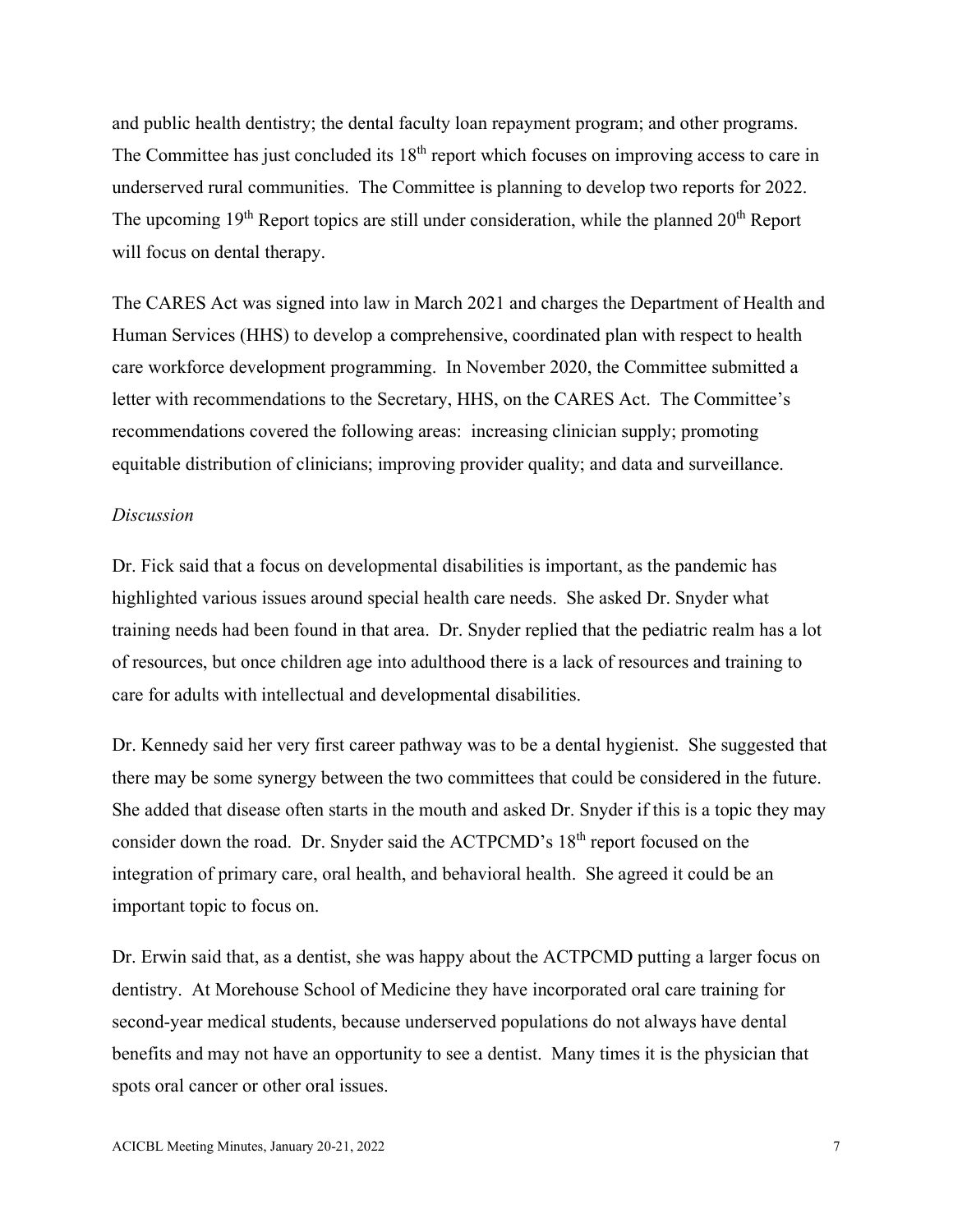Dr. Peraza said she heard that a prior report included behavioral health in collaboration with primary care and dentistry. She said she would appreciate hearing more about the work done and any plans or recommendations that may come out of the group in the future. Dr. Snyder said that in their rural health report they focused on the integration of behavioral health, oral health, and primary care.

## **NOFO Update: Promoting Resilience and Mental Health among the Health Professional Workforce**

## *Cynthia Harne MSW, LCSW-C, Chief, Medical Training and Geriatrics Branch, Division of Medicine and Dentistry, Bureau of Health Workforce, HRSA*

Ms. Cynthia Harne delivered a presentation on the 2021 American Rescue Plan Act and the funding allocated to promote resiliency among the health care workforce. Through the Act, HRSA was provided with \$104 million to develop three new initiatives related to resiliency: 1) Promoting Resilience and Mental Health Among Health Professional Workforce, 2) the Health and Public Safety Workforce Resiliency Training Program, and 3) the Health and Public Safety Workforce Resiliency Technical Assistance Center.

The purpose of the program Promoting Resilience and Mental Health Among Health Professional Workforce is to "provide support to entities providing health care, health care providers associations, and Federally Qualified Health Centers (FQHCs) to establish, enhance, or expand evidence informed or evidenced-based programs or protocols to promote resilience, mental health, and wellness among their providers, other personnel, and the health workforce."

The Notice of Funding Opportunity for this program was released in January 2021 and 10 grants were just awarded totaling \$29.5 million. The project period is January 2022 to December 2024. Grant recipients include FQHCs, a primary care association, a behavioral health provider, and health care systems/academic health care centers.

The pandemic had a significant impact on the health care workforce not only professionally but also by impacting the workforce's emotional and physical health. The hope is that this and other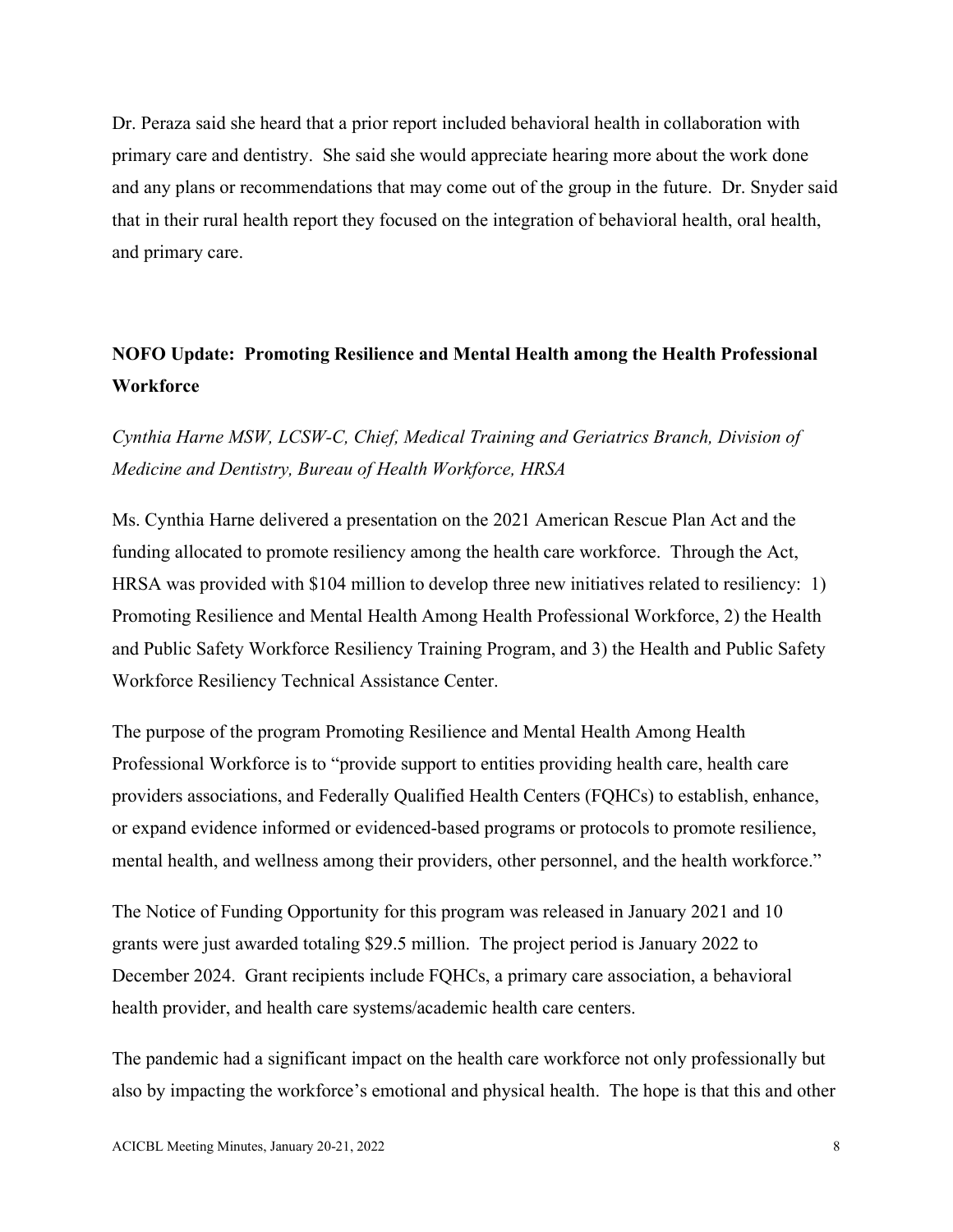resiliency programs will help address the issue of resilience and the need for clinicians to bounce back from what they are facing in a COVID-19 environment.

#### *Discussion*

Dr. Kevin Osten-Garner asked Ms. Harne if she knew when grantees would be reporting out on strategies and interventions. Ms. Harne replied that the technical assistance center should be up and running fairly soon. However, grantees were just recently awarded (January 2022).

Ms. Elizabeth Bush asked if there are ways to encourage collaboration among applicants. There were some applicants that did not win the award and she wondered if there were ways for them to know who is applying as well as ways to work together in a submission rather than submitting separate applications. Ms. Harne said that information on sites that were awarded will be online along with the award amount, an abstract, and contact information for the project director. Unfortunately information on unfunded applicants is not publicly available. Also, the technical assistance center will be public-facing.

Dr. Fick asked if long-term care facilities were included in the resiliency funding. Ms. Harne replied that there are no long-term care facilities in the Division of Medicine program, but she did not know about facilities in the nursing program.

Dr. Nicole Brandt said she is part of Johns Hopkins University and was thinking that there might be a way to align the work of academic centers with long-term care efforts. She said she would reach out to partners in geriatrics to support the new announcement. Ms. Harne said they have regular meetings with these grantees and she would be happy to take back any information to them.

#### **NOFO Update: Area Health Education Centers**

*CAPT Jacqueline Rodrigue, MSW, Acting Director, Division of Health Careers and Financial Support, Bureau of Health Workforce, HRSA*

ACICBL Meeting Minutes, January 20-21, 2022 9 CAPT Jaqueline Rodrigue's presentation focused on the Area Health Education Centers (AHEC) program. The program's purpose is to develop and enhance education and training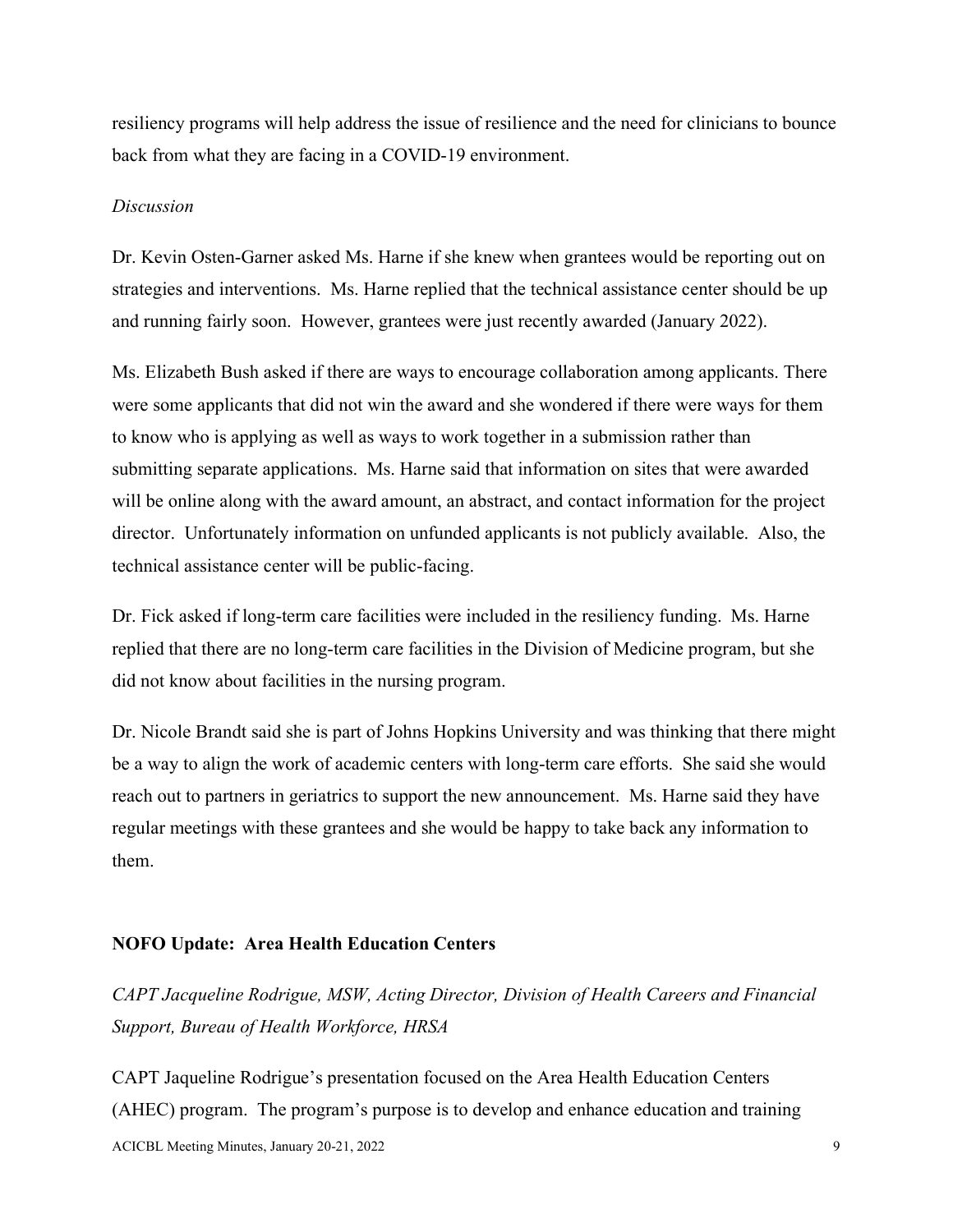networks within communities, academic institutions, and community-based organizations. Eligible entities include public or nonprofit private accredited schools of allopathic medicine or osteopathic medicine, or a consortium of such schools. In states and territories in which no AHEC Program is in operation (or there is not an accredited school of medicine), an accredited school of nursing would be eligible for funding.

There currently are 48 AHEC programs, located in 46 states and the District of Columbia. In all, these programs encompass 261 AHECs. AHEC participants practice in 4,686 sites nationwide in medically underserved communities, primary care settings, and rural areas. The AHEC program has developed innovative, evidence-based provider resiliency activities and offers continuing education activities, webinars, and resource pages to connect clinicians and health professional students to resiliency activities.

Through its provider resiliency training, AHEC will provide awards for recipients to further develop behavioral health and paraprofessional training to address clinician burnout and improve provider resiliency. The centers will focus on innovative, evidence-based provider resiliency efforts to better address the needs of individuals with mental health and substance use disorders and prevent and mitigate burnout among students, trainees, residents, and providers in the health profession.

#### *Discussion*

Dr. Naushira Pandya asked if an application could be centered around a disease state, for example, a chronic condition with interprofessional education, behavioral health, and resiliency around that condition. Would that comprise a suitable application? Ms. Rodrigue said that any questions regarding new applications would be better suited for submission through the application's email box.

Ms. Bush said that, as more alumni come in from their scholar program, she would appreciate hearing CAPT Rodrigue's vision for how other AHEC alumni could support each other. Her institution wants to make sure it can keep supporting them along their path as they further their careers. CAPT Rodrigue said their goal is to continue to build that alumni group, and also make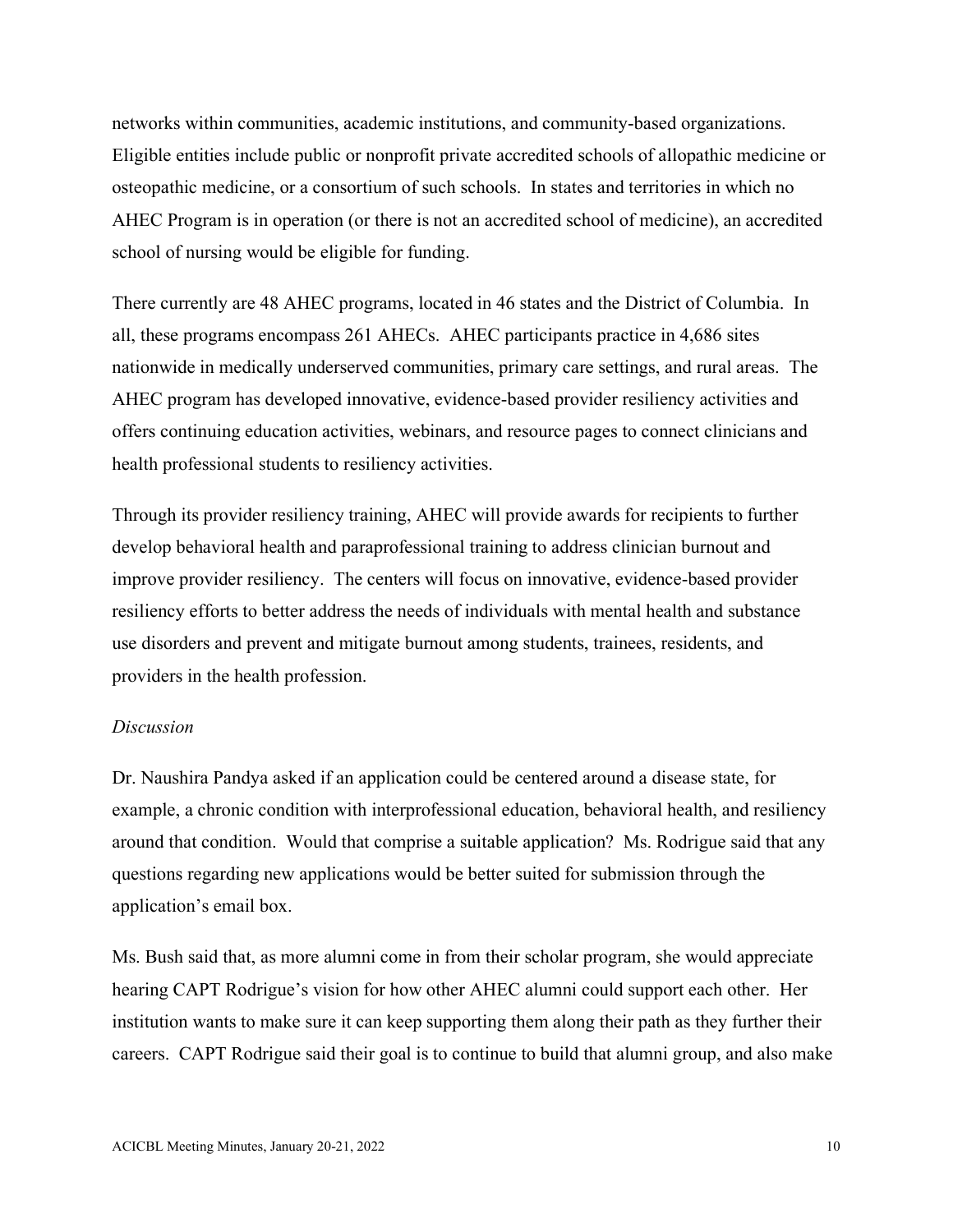sure that program participants are benefiting from the other programs, such as HRSA's loan repayment and scholarship programs, if they decide to go back to school.

## **Presentation: Tragedy Spurs Attention: Clinician Well-being and Resilience, a Story of the Decade Past**

*Lois M. Nora, MD, JD, MBA, Professor of Neurology, President Emeritus, and Dean of Medicine Emeritus, Northeast Ohio Medical University*

Dr. Lois Nora delivered a presentation on clinician resilience and well-being. She presented the personal stories of clinicians who have experienced burnout. One of them—the tragic death of Gregory Feldman, MD, who was impacted by burnout—led physicians in various leadership positions to mobilize resources and institutions to address the issue. The National Academy of Medicine formed a collaborative to address clinician well-being and resilience. The collaborative included educational organizations, regulatory agencies, special societies, insurers, health systems, and other key organizations.

Through a series of steering committee meetings and work groups, the collaborative developed an initial model on the factors that affect clinician well-being and resilience. The model published in 2018 by the National Academy of Medicine showed that—although the focus is often on the individual—external systems factors that impact clinician well-being and resilience far outweigh individual factors. In other words, while the clinician can certainly address personal factors to increase resiliency, it is important that other parties be responsible for addressing external factors such as socio-cultural factors, the learning/practice environment, organizational factors, and the regulatory, business, and payer environment. The National Academy of Medicine has developed an updated conceptual model. The updated model also highlights external factors, which outweigh and are more substantial than individual mediating factors, underscoring once again the importance of a systems approach to solutions.

Another result of the convening of organizations was the development of the [clinician well](about:blank)[being knowledge hub,](about:blank) which incorporates research articles, thematic overviews, case studies, reports, and other resources. The National Academies has also published a consensus study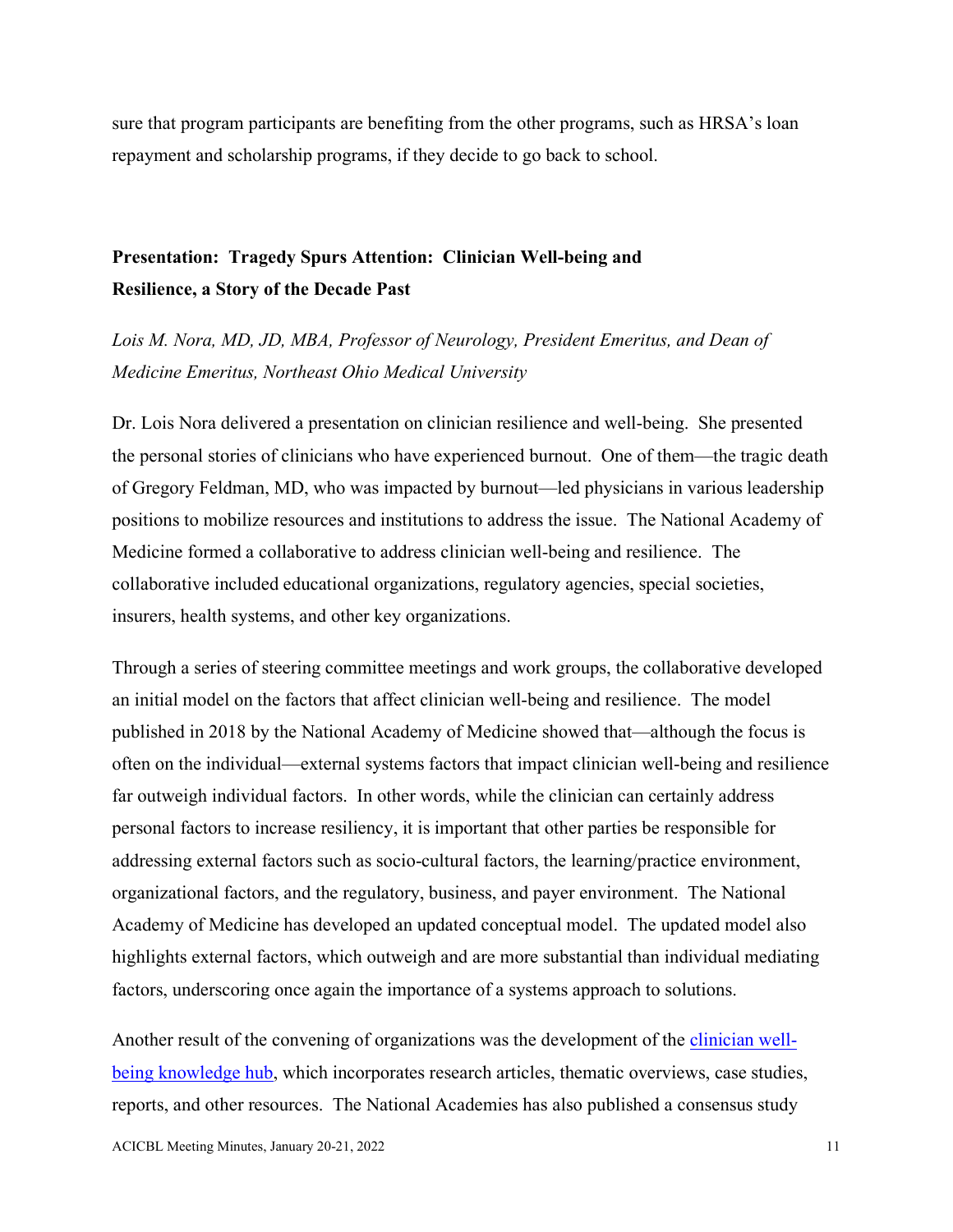report titled [Taking Action Against Clinician Burnout: A Systems Approach.](about:blank) The report explores the "extent, consequences, and contributing factors of clinician burnout and provides a framework for a systems approach to clinician burnout and professional well-being."

Dr. Nora offered the following recommendations to the Committee:

- Keep the patient at the center of it all
- Pay continued attention to systems issues
- Have a dual focus on mind and heart
- Take a broad approach (e.g., clinicians, rather than a specific profession)
- Re-build joy in practice; reinforce what brings clinicians to their work
- Focus attention on trainees as well as practitioners
- Consider what the ACICBL can uniquely do
- Leverage what is available
- Support leadership for systems change

### *Discussion*

Dr. Kennedy asked if Dr. Nora knew of any promising practices for system-level changes. She also asked her about loss of public trust and incivility towards clinicians and if she knew of any strategies that could help support well-being and resilience. Dr. Nora suggested Dr. Bernadette Melnyk, who is the Chief Wellness Officer at Ohio State University, regarding system changes. Also, the American Board of Internal Medicine Foundation has initiated a multi-year focus on increasing trust in the professions. Daniel Wolfson is the Executive Vice President of the Foundation.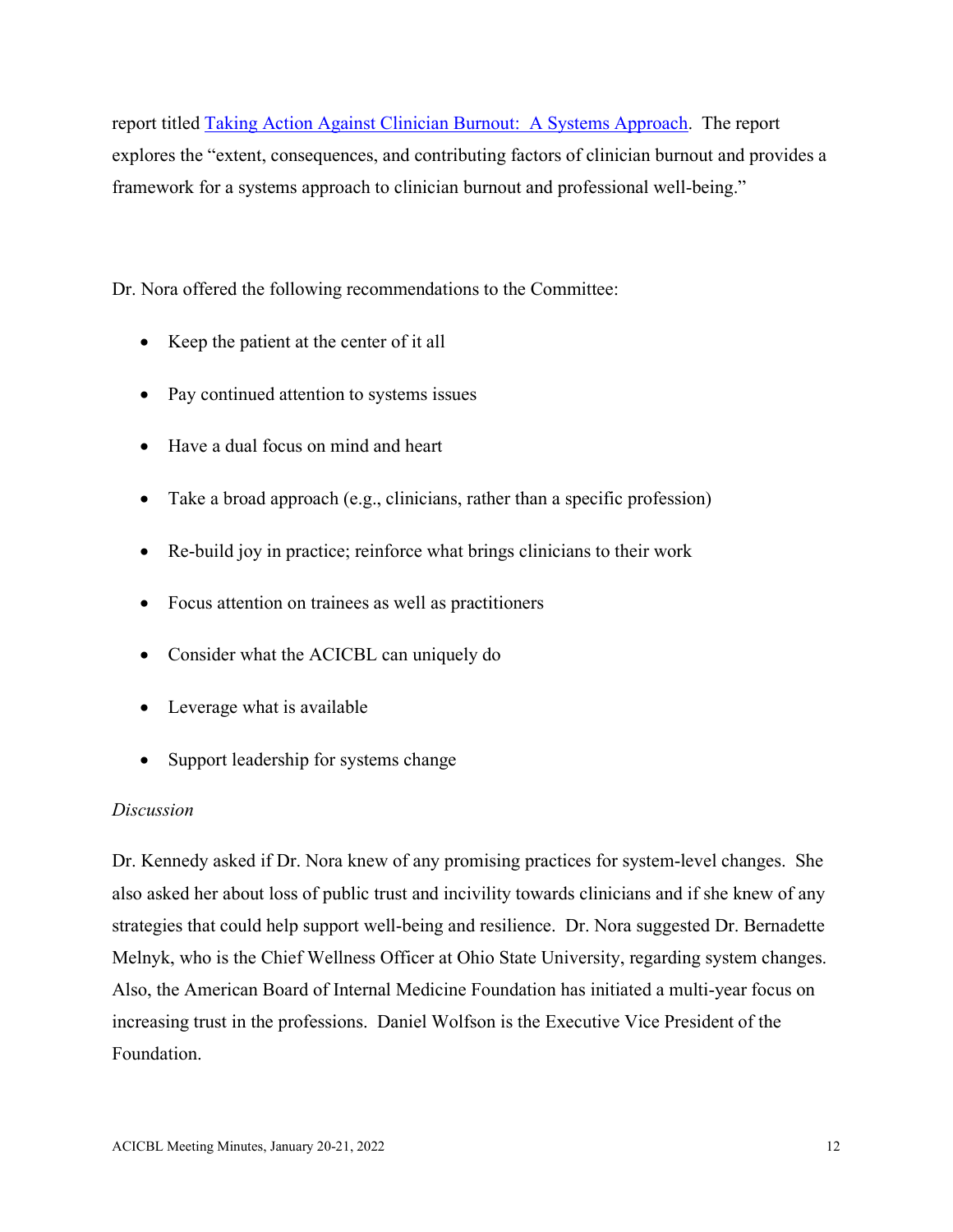Dr. Thomas Teasdale said he is working on grants where a substantive portion of the federal funding is reserved for serving providers in suicide prevention, substance use, and behavioral health issues. He added that providers sometimes have a hard time asking for help. Dr. Nora said the Federation of State Medical Boards, which oversees physician licensing in the U.S., has looked at licensing rules and recommended changes, such as moving away from asking "Have you ever had any mental health issues?" or other similar questions that can make some professionals nervous about reaching out and getting help to "Do you have any current issues that could negatively influence patient care?" In other words, not asking questions that are not helpful and may have the unintended consequence of keeping practitioners from seeking mental health assistance because they are afraid it will be reported and place their license at risk.

## **Presentation: Recruiting and Retaining Health Care Professionals for Rural Areas – Wisconsin's Experience**

#### *George Quinn, Executive Director, Wisconsin Council on Medical Education and Workforce*

Mr. George Quinn's presentation focused on Wisconsin's efforts in recruiting and retaining health care professionals. Many of these efforts were spearheaded by the Wisconsin Council on Medical Education and Workforce (WCMEW). WCMEW's mission is to ensure that the state's health care workforce meets the needs of Wisconsin citizens. The Council has been successful in bringing together a wide range of health care workforce stakeholders to develop policies, inform the public, and create education programs. Council members include associations, health systems, and academic institutions.

While the state is mostly rural from a geographical standpoint, only 16 percent of the population lives in rural areas, with the rest concentrated in urban areas. There are health care professionals in both rural and urban areas, but not enough professionals to match the population in rural areas (with the exception of licensed Nurse Practitioners).

To address the appropriate supply of clinicians for the state, WCMEW has taken a multi-prong approach that includes the development of workforce reports; data gathering and analysis; hosting forums and conferences; and undertaking policy initiatives. These efforts have resulted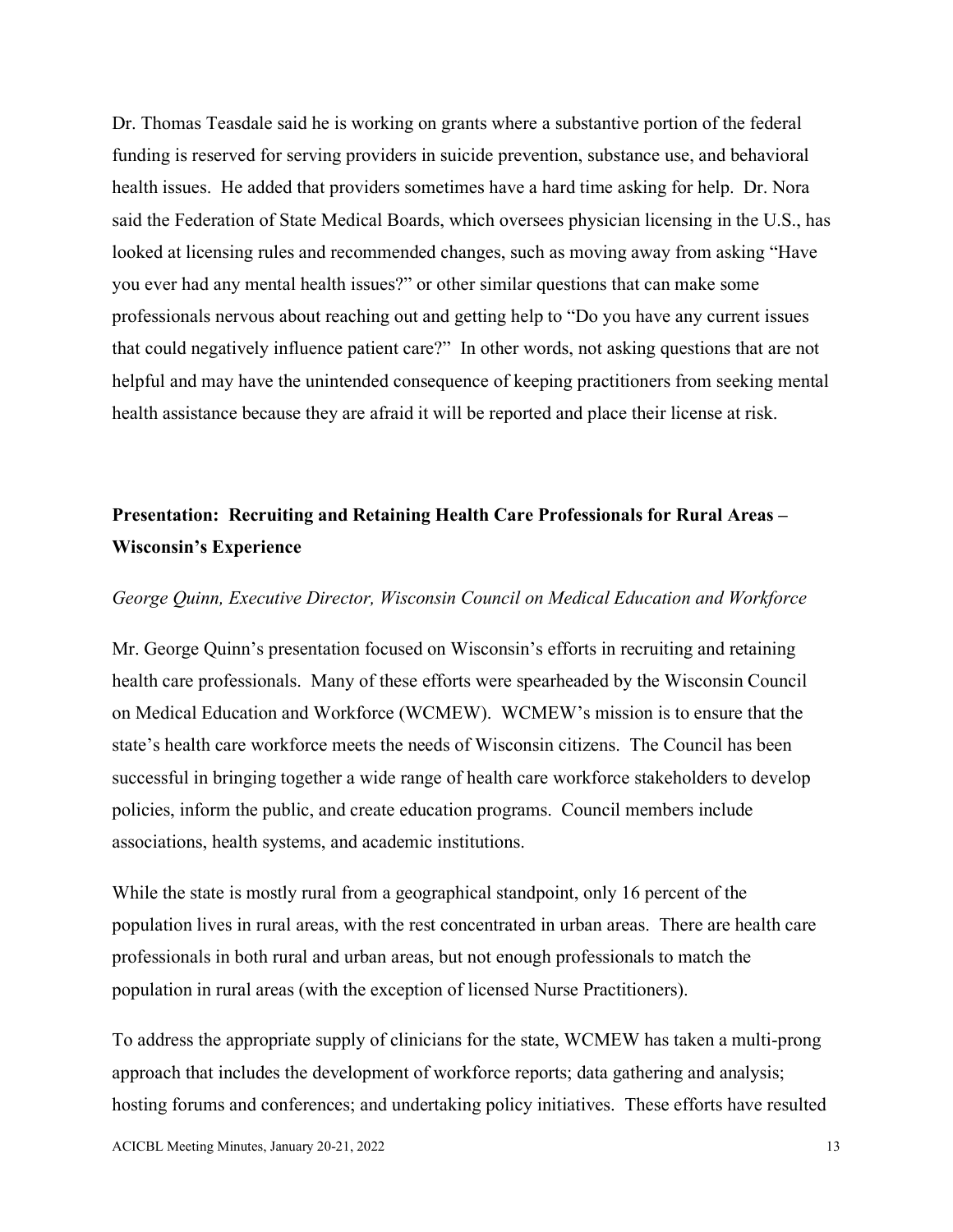in a variety of recommendations, some of which have been put into practice. For example, in 2006, the University of Wisconsin School of Medicine and Public Health created two programs –one focusing on urban areas, called Training in Urban Medicine and Public Health, and the other named Wisconsin Academy for Rural Medicine. Both programs target potential students showing a desire and propensity to practice in underserved areas. Since 2008, the programs have graduated 234 students.

In 2015, the legislature enacted a grant program, administered by the Wisconsin Department of Health Services that provides start-up funds to hospitals that are either starting or expanding graduate medical education programs in underserved areas. Currently, 37 programs are graduating over 100 physicians per year.

WCMEW offered the following recommendations to the Committee:

- Provide incentives for states to create organizations like WCMEW
- Sponsor annual conferences where state-level experiences can be shared
- Provide funding for studies of the impact of technology and team-based care on the health care workforce
- Provide funding for collaboratives that create training programs for advanced practice clinicians
- Create an innovation center that would serve as a resource for organizations studying collaborative, community-based clinical education and training

#### *Discussion*

Dr. Pandya said that the presentation showed a significant increase in the state's Advanced Practice Nurses over the years. She asked if the advanced practice programs were funded privately or through state-funded programs. Mr. Quinn said there is a very robust set of education and training programs in Wisconsin for advanced practice nurses across the state. There are health care organizations that provide professional tracks if a nurse wants to become an advanced practice nurse, and they provide some funding. Taking time out from your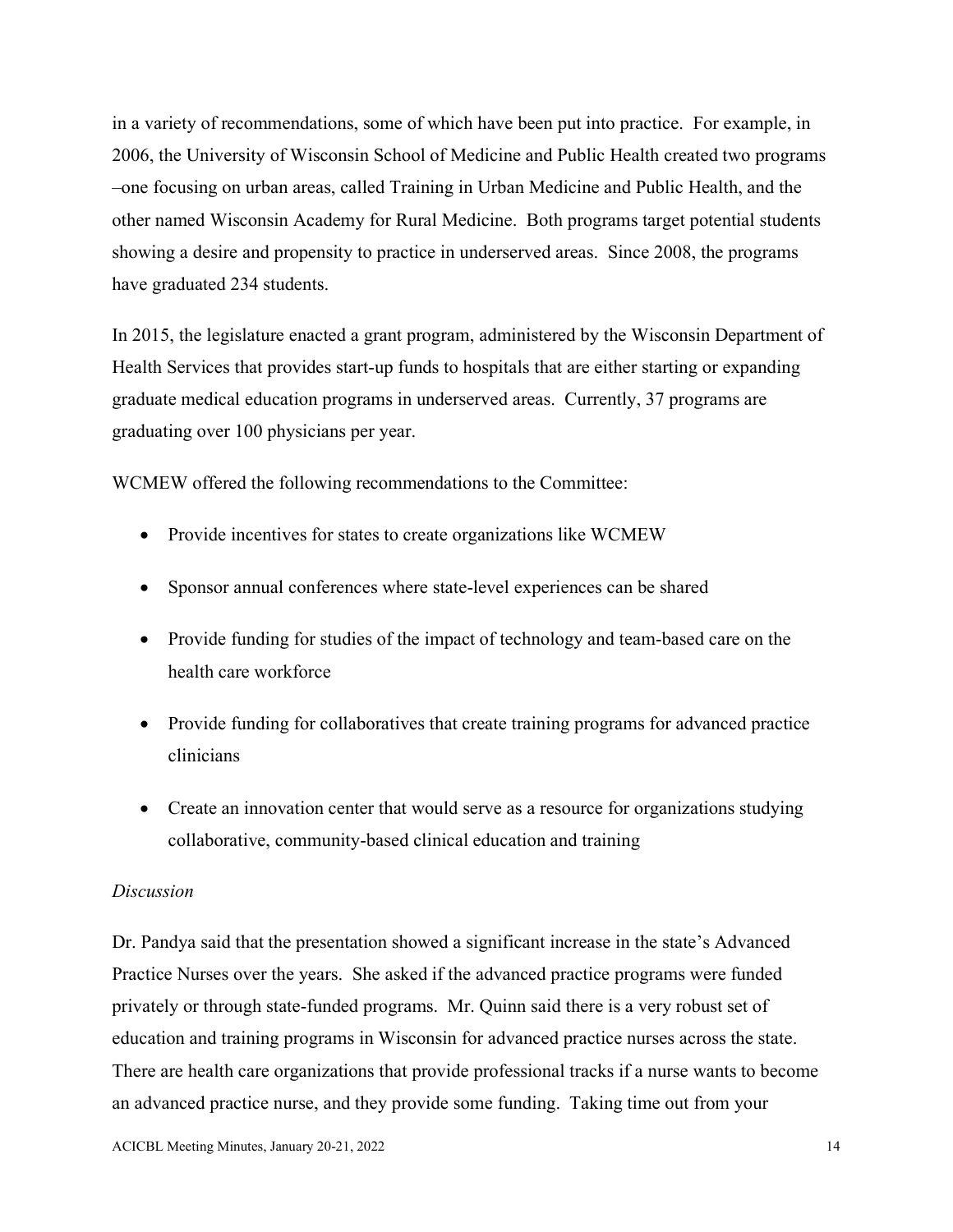profession to obtain a masters or PhD was not incentivized before, but now there is a program in Wisconsin that was passed into legislation and provides incentives in the form of either stipends or loan forgiveness for nurses who wish to obtain a higher license that would enable them to become faculty.

### **Discussion: 21st Report Recommendations**

### *Sandra Y. Pope, MSW, Chair, ACICBL*

Following the presentations, the Committee brainstormed and considered potential topics for inclusion in its  $21<sup>st</sup>$  Report. A variety of topics were discussed, but those listed below were recurring themes during the discussion.

### **Fostering Trust**

- Foster public trust on the public health system, which was impacted as a result of the pandemic (due to misinformation, inconsistent information, overpromising, etc.)\*
- Build trust between the health care workforce and the institutions they serve
- Rebuild broken communication
- Create public trust with certain populations that did not trust the system even before the pandemic (e.g., present strategies to address this issue)

#### **Burnout and Resilience**

- Address clinician burnout and resilience (at a system's level)
- Address clinician churn rate, attrition, and retention during the pandemic (e.g. churn in long-term care)
- Change organizational culture

## **Equity and Related Topics**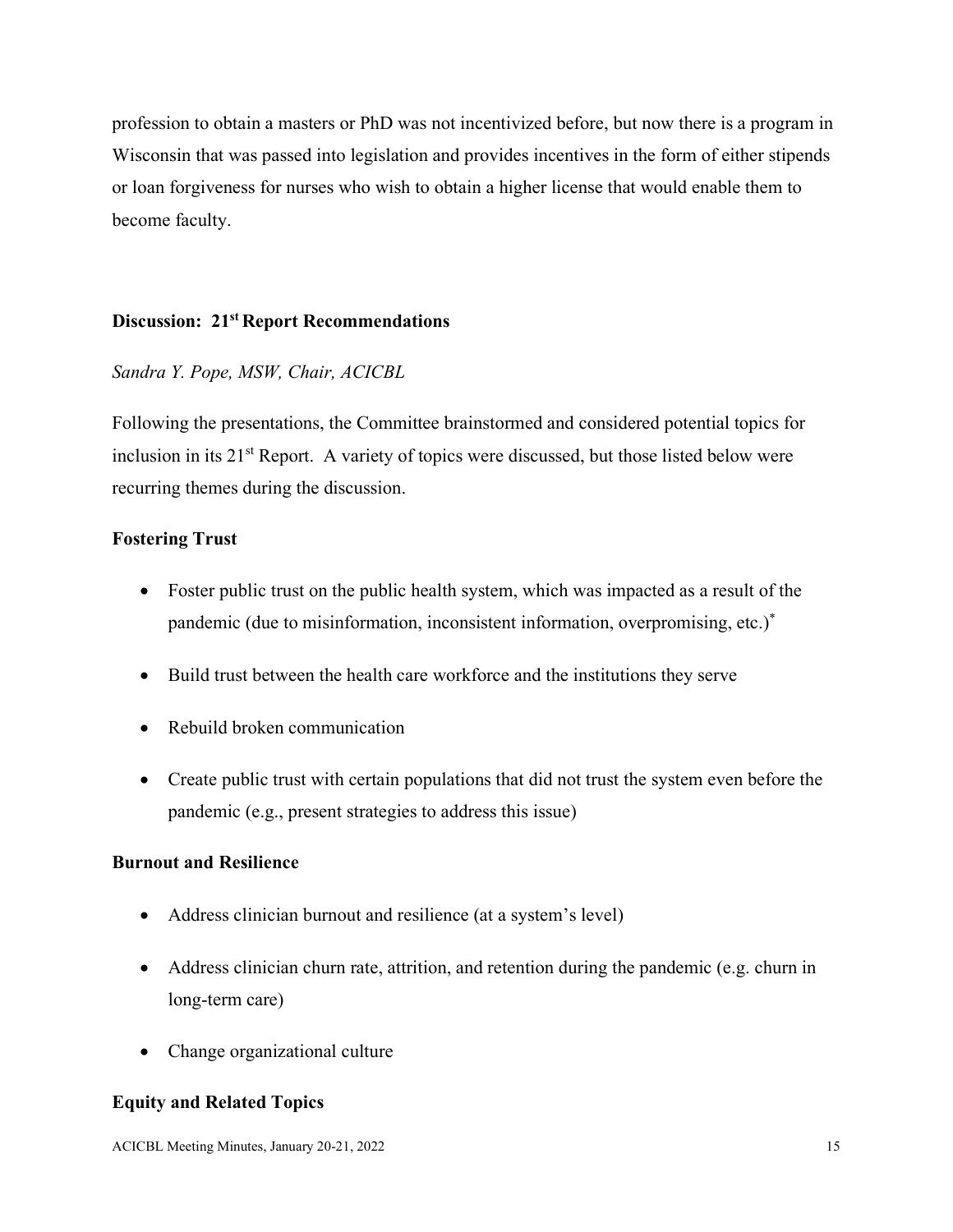• Address diversity, equity, inclusion, cultural issues, and access

## **Build/Strengthen the American Health Care Workforce**

- Develop a career ladder/pipeline for community health care workers committed to the care of vulnerable populations (e.g., older adults)
- Support training of health care workforce to care for adults with intellectual and developmental disabilities as well as special health care needs
- Support parents of children with special health needs
- Train and prepare preceptors

Participants agreed that some of the topics above had already been addressed in prior reports but could be expanded and addressed from alternative angles in future reports.

\* Other words suggested to replace "foster" included strengthen, build, rebuild, renew, and create.

## **Business Meeting and Public Comment**

## *Shane Rogers, DFO, ACICBL*

The next steps will be for the working group to develop recommendations for the Committee's review during the next meeting. The Committee's joint letter supporting telehealth drafted in August is currently being reviewed by the other four BHW committees. It was well received and is expected to be finalized before the Committee's next meeting. A SharePoint site has been developed for the Committee's use. All members have access to the SharePoint site, which is primarily designed to be used for the development of the 21<sup>st</sup> report. Dr. Joan Weiss reminded participants about the [Bureau of Health Workforce All Grantee and Stakeholder](about:blank)